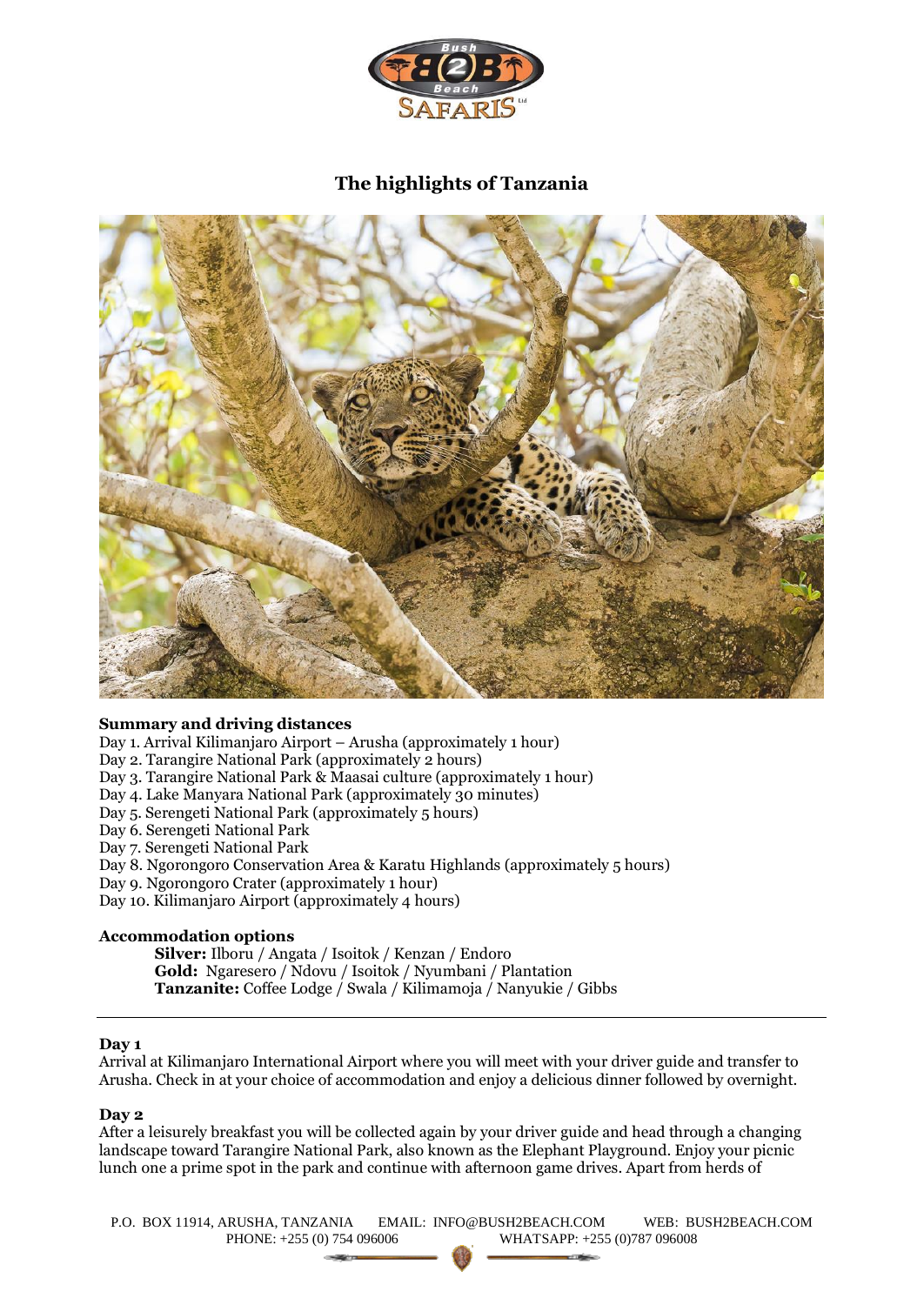

Elephant you are likely to see other large mammals such as Buffalo, Giraffe, Warthog and several different types of Antelopes but Tarangire National Park is also a bird lovers paradise.

Late afternoon you will make your way to your choice of accommodation where you enjoy sundowner drinks and share stories of your first day in the Tanzanian bush.

## **Day 3**

Wake up call as the sun rises and after a hot cup of coffee or tea you head out on an early morning game drive in the hope to catch some of the cat families.

Return to the camp for a full breakfast and some relaxation, then board the safari vehicle again and slowly make your way out of the park and on to Isoitok Camp Manyara located in the middle of a maasai community.

Meet with your local maasai guide who will introduce you to the village, the maasai people and his culture. During the maasai medicine walk you learn about the different root and plant extract still being used by the maasai on a daily basis and you will visit a traditional boma.

## **Day 4**

Morning departure to Lake Manyara National Park known for its tree climbing lions. Enjoy game drives of this diverse national park and you will have a picnic lunch in the bush followed by afternoon game drives. Late afternoon you have the option to stop at the village of Mto wa Mbu and visit the local market or have a small beer in one of the local pubs.

## **Day 5**

Today is a long driving day as you head through the Ngorongoro Conservation Area to the Serengeti plains. Afternoon game drives en route to your choice of accommodation where you enjoy sundowner drinks at the fireplace followed by dinner and overnight.

## **Day 6 & 7**

You have two full days to explore the wide-open plains of Serengeti National Park. Visit the Rock Kopjes where you have good chances of seeing some of the cat families or the little hyraxes hanging out on these rocks. You plan your day together with your driver guide and you have the choice to return to the camp for hot lunch or head out for the day with packed lunches.

#### **Day 8**

Dawn game drives of the Serengeti and return to the camp for breakfast. Then slowly start the drive through the Ngorongoro Conservation Area with game drives en route and onto the Karatu Highlands where you check in at your choice of accommodation.

#### **Day 9**

Departure after breakfast for a full day of game drives of the famous Ngorongoro Crater. Short stop at the viewpoint before descending onto the crater floor for game drives. There's a vast number of large mammals residing in the park including the Black Rhino and large lion families. You enjoy a picnic lunch followed by game drives till late afternoon when you climb out of the crater and return to your accommodation.

## **Day 10**

Leisurely breakfast at the lodge and then slowly transfer back to Arusha. Your driver guide will either drop you at Kilimanjaro International Airport for your flight back home or at Arusha Airport for your next safari or beach destination.

#### **Inclusive:**

- Park fees, Conservation and Community Development fees
- Lodge and tented camp accommodation as stipulated
- All meals
- Complimentary mineral water, coffee and tea in the safari vehicle